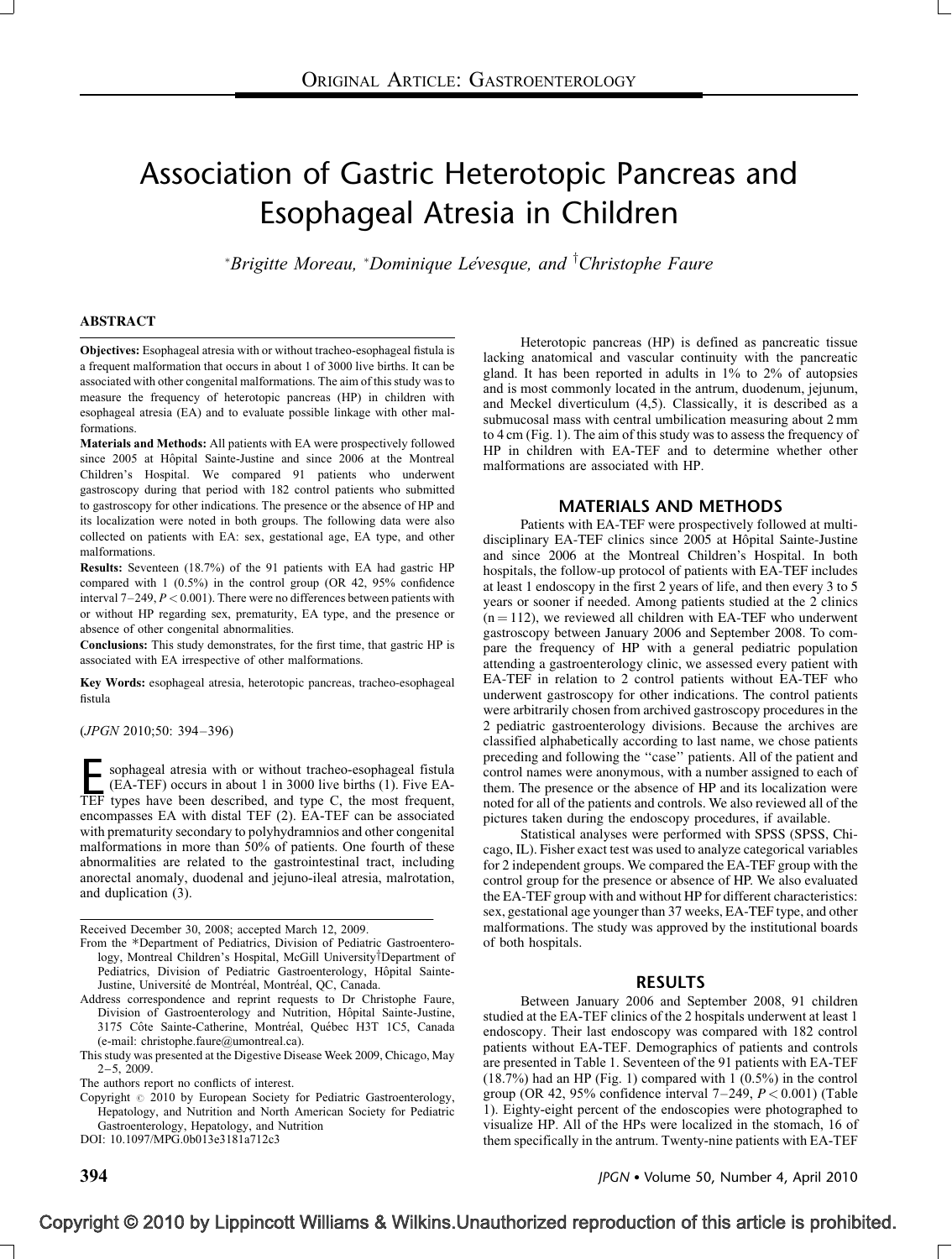<span id="page-1-0"></span>

FIGURE 1. Heterotopic pancreas in the antrum of a patient with esophageal atresia.

had VACTERL syndrome (an association of at least 3 of the following malformations: vertebral, anorectal, cardiac, tracheal, esophageal, renal, and limb; Online Mendelian Inheritance in Man 192350), and among them, 5 (17%) had HP. There were no differences between the EA-TEF groups with or without HP for sex, prematurity, EA-TEF type, the presence or absence of esophageal stenosis requiring dilatation, VACTERL syndrome, or any other congenital abnormalities (Table 2).

# DISCUSSION

This study demonstrates, for the first time, that gastric HP is clearly associated with EA-TEF, irrespective of other malformations. In the stomach, HP is most often located along the greater curvature of the prepyloric antrum.

Others have reported isolated cases of HP with EA. Pouessel et al [\(6\)](#page-2-0) described 2 cases of gastric HP with EA-TEF. Yamagiwa et al [\(7\)](#page-2-0) had 1 case of HP situated in the upper pouch of the atretic esophagus. Ozcan et al [\(8\)](#page-2-0) reported 1 child with type C EA and esophageal HP that involved TEF, making the distal part of the esophagus atretic. According to these authors, the association was fortuitous. With 19% of HP in patients with EA-TEF, we definitively demonstrated a higher frequency compared with 0.5% in the control group. The presence of gastric HP in our control group (0.5%) is in concordance with that of HP in the general population after autopsies  $(1-2\%)$  [\(4\).](#page-2-0) Because HP can be multiple and

TABLE 1. Demographics and incidence of heterotopic pancreas in patients with esophageal atresia with or without tracheo-esophageal fistula (EA-TEF) and controls

|                                                  | <b>EA-TEF</b><br>$(n=91)$ | Controls<br>$(n=182)$ |
|--------------------------------------------------|---------------------------|-----------------------|
| Age, y (mean, range)                             | $7.7(0.25-17.9)$          | $10.2 (0.2 - 17.7)$   |
| Female sex, %                                    | 40 (44)                   | 97 (53)               |
| Presence of heterotopic<br>pancreas (no., $\%$ ) | $17(18.7)^*$              | 1(0.5)                |

OR 42, 95% confidence interval  $7-249$ ;  $P < 0.001$ .

www.jpgn.org  $395$ 

TABLE 2. Characteristics of patients with esophageal atresia with or without tracheo-esophageal fistula according to the presence or absence of heterotopic pancreas

|                                                     | EA-TEF<br>with HP | <b>EA-TEF</b><br>without HP | $\bm{p}^*$ |
|-----------------------------------------------------|-------------------|-----------------------------|------------|
| Female sex, %                                       | 59                | 41                          | 0.188      |
| Gestational age $\langle 37 \text{ wk}, \% \rangle$ | 25                | 43                          | 0.26       |
| EA-TEF type $C^{\dagger}$ , %                       | 94                | 79                          | 0.286      |
| VACTERL syndrome, %                                 | 29                | 31                          |            |
| Cardiac anomalies, %                                | 35                | 52                          | 0.281      |
| Renal anomalies, %                                  | 29                | 18                          | 0.314      |
| Musculoskeletal anomalies, %                        | 18                | 23                          | 0.545      |
| Digestive anomalies, %                              | 24                | 19                          | 0.748      |
| Esophageal stenosis requiring<br>dilatation, %      | 35                | 19                          | 0.192      |

Fisher exact test.

<sup> $\dagger$ </sup> Type C = EA with distal TEF.

localized not only in the upper gastrointestinal tract but also in the small bowel or in Meckel diverticulum [\(9\),](#page-2-0) we cannot exclude that some patients with EA-TEF may have HP not located only in the gastroscopy-examined zones. However, it does not lead to underestimation of HP incidence in this population because a bias also occurs in the control group.

Other digestive malformations have been linked with HP. Ogata et al retrospectively investigated patients with HP who underwent laparotomy [\(9\).](#page-2-0) They reported that 14.8% of patients with Meckel diverticulum, 5.6% of patients with malrotation, and 7.7% of patients with annular pancreas had HP. In the entire population of children with EA and/or TEF, the presence of associated malformation, either digestive or not, did not predict HP. In our population of patients with HP, only 1 child had a known malrotation, but no Meckel diverticulum or annular pancreas was found. However, because Meckel diverticulum has been more prevalent in patients with HP, we should pay more attention to this subgroup with EA-TEF and HP in our long-term follow-up.

HP treatment remains controversial. Usually, it is asymptomatic, and its management is observational, with surgery reserved for complicated cases [\(10\)](#page-2-0). Complications can include ulceration, gastric outlet obstruction, intussusception, and pancreatitis. Malignant transformation is rare [\(11\)](#page-2-0). For these reasons, some surgeons suggest that HP should be removed whenever it is encountered during laparotomy [\(9\).](#page-2-0) For our patients with EA-TEF followed carefully since 2005, none had complications related to HP.

Our study has some limitations. We did not match case and control patients for age or sex because HP is thought to be a congenital malformation and should thus be present since birth. In this context, we do not feel that we underreported its prevalence in an older, general pediatric population attending a general gastroenterology clinic compared with patients with EA-TEF. Also, because endoscopy was reviewed retrospectively, there may be a recall bias that should be equal in both groups. Another limitation is that the final diagnosis is usually histological. During endoscopy, biopsies are often normal because HP is covered by a normal gastric epithelium. In this study, all of the endoscopies were performed by experienced endoscopists who reported macroscopically typical HP: a mass with central umbilication measuring about 2 mm to 4 cm. Moreover, 88% of HP were visually confirmed by pictures taken during the procedure.